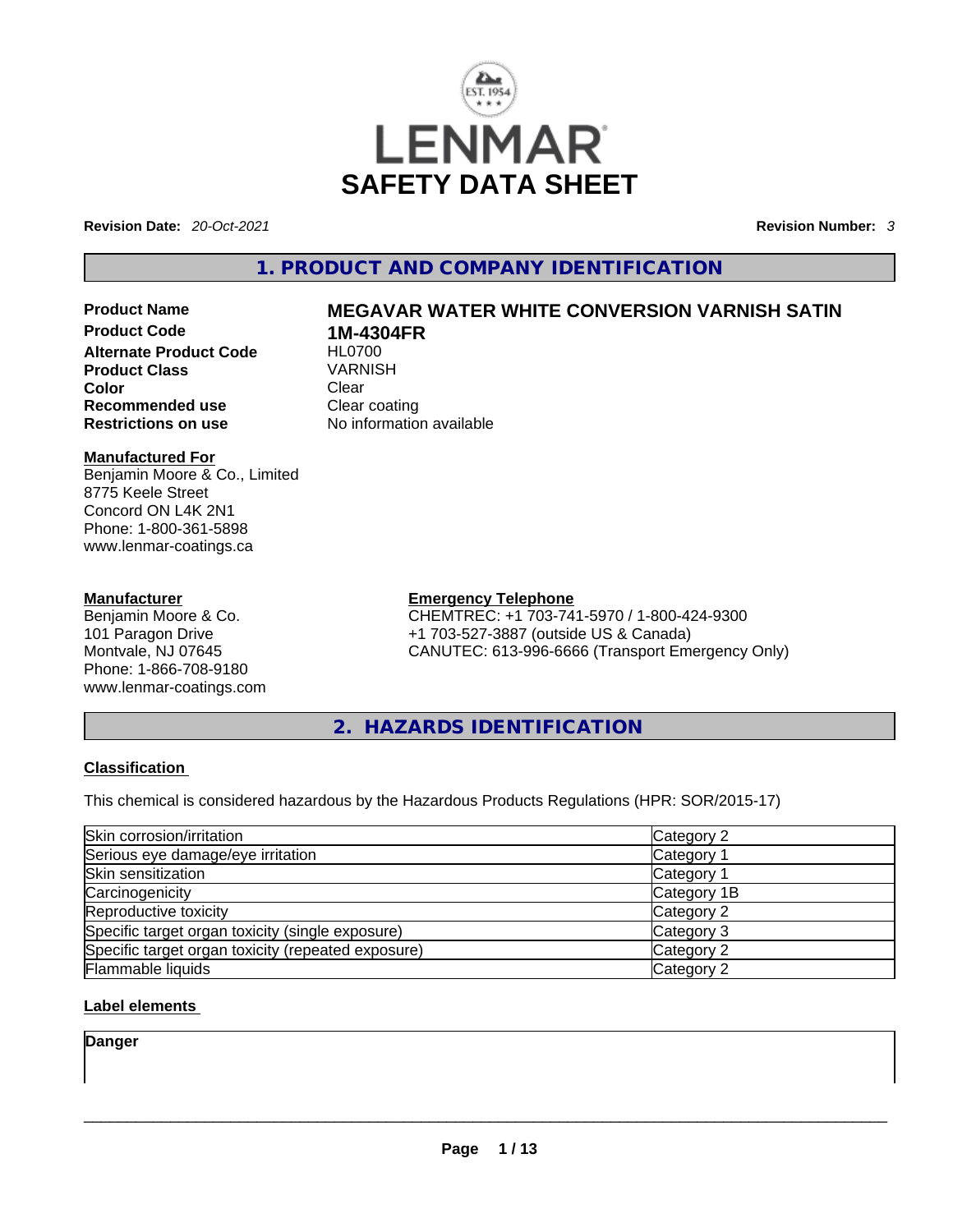#### **Hazard statements**

Causes skin irritation Causes serious eye damage May cause an allergic skin reaction May cause cancer Suspected of damaging fertility or the unborn child May cause drowsiness or dizziness May cause damage to organs through prolonged or repeated exposure Highly flammable liquid and vapor



**Appearance** liquid **Odor** *Solvent* **Appearance Contract Appearance Odor** solvent

### **Precautionary Statements - Prevention**

Obtain special instructions before use

Do not handle until all safety precautions have been read and understood

Use personal protective equipment as required

Wash face, hands and any exposed skin thoroughly after handling

Contaminated work clothing should not be allowed out of the workplace

Wear protective gloves

Do not breathe dust/fume/gas/mist/vapors/spray

Use only outdoors or in a well-ventilated area

Keep away from heat, hot surfaces, sparks, open flames and other ignition sources. No smoking

Keep container tightly closed

Ground/bond container and receiving equipment

Use explosion-proof electrical/ventilating/lighting/equipment

Use only non-sparking tools

Take precautionary measures against static discharge Keep cool

#### **Precautionary Statements - Response**

IF exposed or concerned: Get medical advice/attention

#### **Eyes**

IF IN EYES: Rinse cautiously with water for several minutes. Remove contact lenses, if present and easy to do. Continue rinsing

Immediately call a POISON CENTER or doctor/physician

**Skin**

If skin irritation or rash occurs: Get medical advice/attention

IF ON SKIN (or hair): Remove/Take off immediately all contaminated clothing. Rinse skin with water/shower Wash contaminated clothing before reuse

#### **Inhalation**

IF INHALED: Remove victim to fresh air and keep at rest in a position comfortable for breathing **Fire**

In case of fire: Use CO2, dry chemical, or foam for extinction

### **Precautionary Statements - Storage**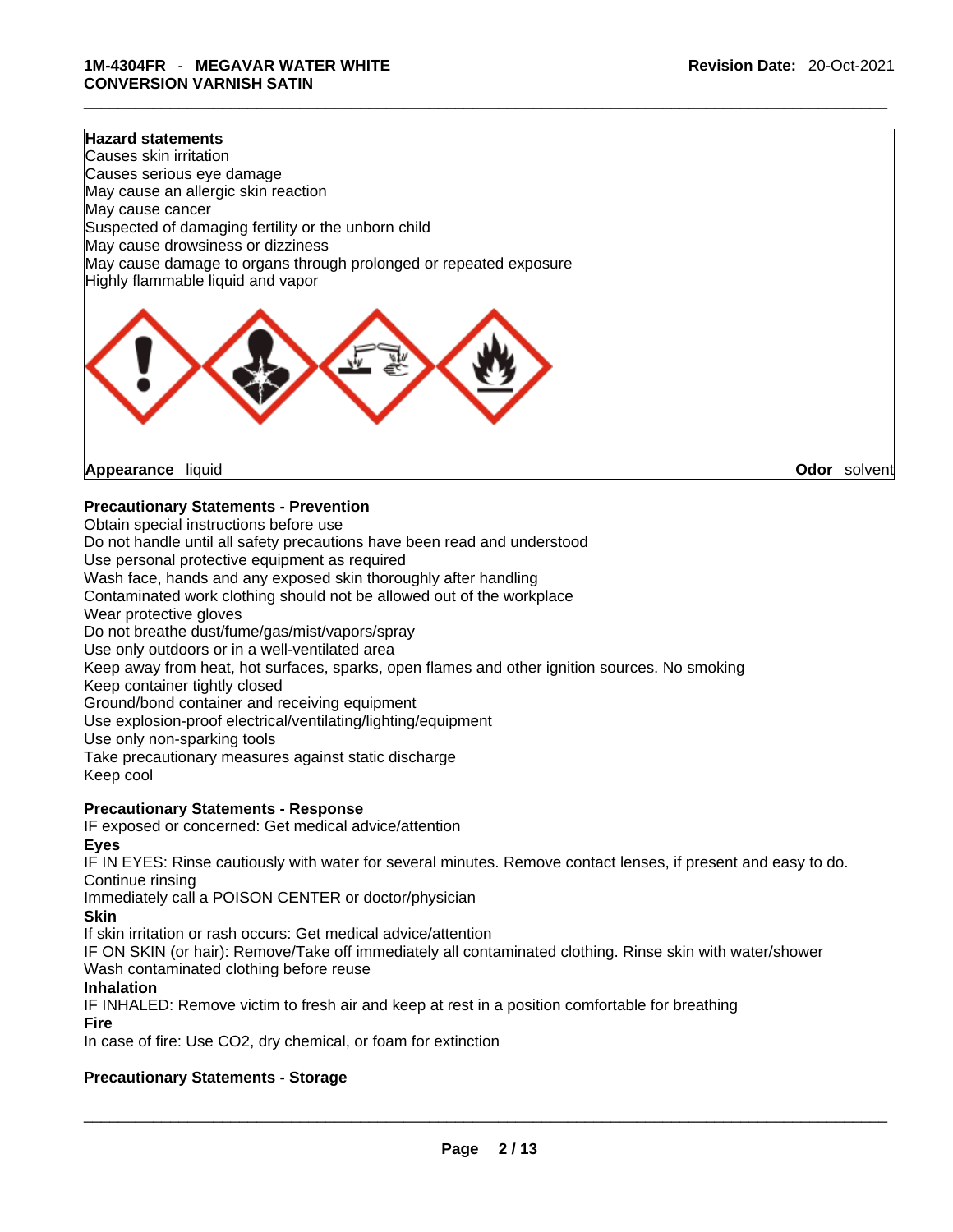#### Store locked up

Store in a well-ventilated place. Keep container tightly closed

#### **Precautionary Statements - Disposal**

Dispose of contents/container to an approved waste disposal plant

#### **Other information**

No information available

 **IMPORTANT:** Designed to be mixed with other components. Mixture will have hazards of all components. Before opening packages, read all warning labels. Follow all precautions.

# **3. COMPOSITION INFORMATION ON COMPONENTS**

| <b>Chemical name</b>                         | CAS No.    | Weight-%      | <b>Hazardous Material</b><br>registry number<br>(HMIRA registry #) | Date HMIRA filed and<br>Information Review Act date exemption granted<br>(if applicable) |
|----------------------------------------------|------------|---------------|--------------------------------------------------------------------|------------------------------------------------------------------------------------------|
| n-Butyl acetate                              | 123-86-4   | $10 - 30%$    |                                                                    |                                                                                          |
| Isobutyl alcohol                             | 78-83-1    | $7 - 13%$     |                                                                    |                                                                                          |
| Ethanol                                      | 64-17-5    | $5 - 10%$     |                                                                    |                                                                                          |
| Propylene glycol monomethyl<br>ether acetate | 108-65-6   | $5 - 10%$     |                                                                    |                                                                                          |
| Acetone                                      | 67-64-1    | $3 - 7%$      |                                                                    |                                                                                          |
| VM&P naphtha                                 | 64742-89-8 | - 5%          |                                                                    |                                                                                          |
| Toluene                                      | 108-88-3   | - 5%          |                                                                    |                                                                                          |
| Isopropyl alcohol                            | 67-63-0    | $1 - 5%$      |                                                                    |                                                                                          |
| Methyl ethyl ketoxime                        | 96-29-7    | $0.1 - 0.25%$ |                                                                    |                                                                                          |
| Octane                                       | 111-65-9   | $0.1 - 0.25%$ |                                                                    |                                                                                          |
| Heptane                                      | 142-82-5   | $0.1 - 0.25%$ |                                                                    |                                                                                          |

#### **Confidential Business Information note**

\*The exact percentage (concentration) of composition has been withheld as a trade secret

**4. FIRST AID MEASURES** 

| <b>General Advice</b> | If symptoms persist, call a physician. Show this safety data<br>sheet to the doctor in attendance.                                                                                                                                     |
|-----------------------|----------------------------------------------------------------------------------------------------------------------------------------------------------------------------------------------------------------------------------------|
| <b>Eye Contact</b>    | Immediate medical attention is required. Immediately flush<br>with plenty of water. After initial flushing, remove any<br>contact lenses and continue flushing for at least 15<br>minutes.                                             |
| <b>Skin Contact</b>   | Wash off immediately with soap and plenty of water while<br>removing all contaminated clothes and shoes. If skin<br>irritation persists, call a physician. Wash clothing before<br>reuse. Destroy contaminated articles such as shoes. |
| <b>Inhalation</b>     | Move to fresh air. If symptoms persist, call a physician.<br>If not breathing, give artificial respiration. Call a physician                                                                                                           |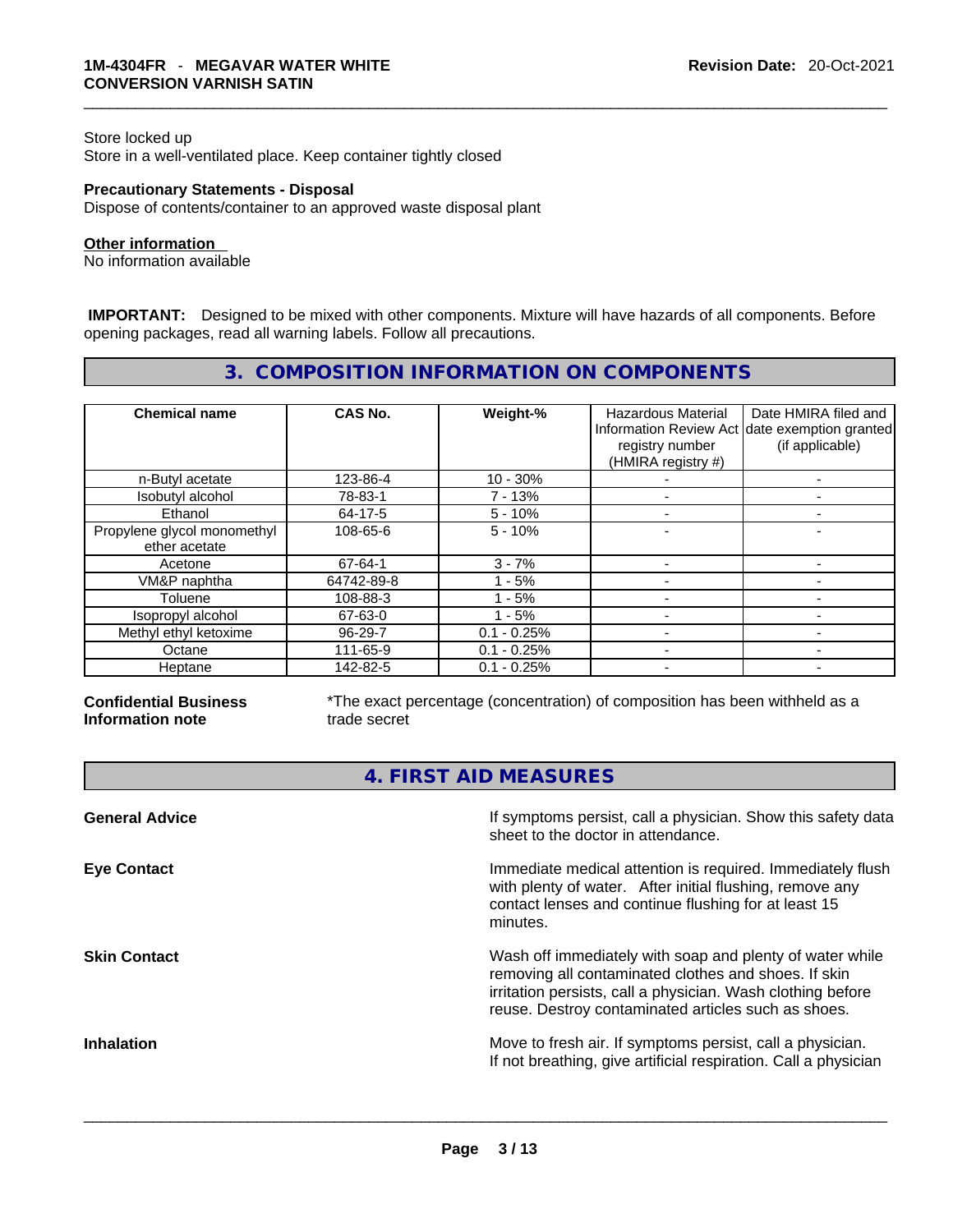immediately.

**Ingestion Ingestion Ingestion Clean mouth with water and afterwards drink plenty of** water. Do not induce vomiting without medical advice. Never give anything by mouth to an unconscious person. Consult a physician.

**Protection Of First-Aiders Exercise 2018** Use personal protective equipment.

**Most Important Symptoms/Effects** May cause allergic skin reaction.

**Notes To Physician Treat symptomatically.** 

# **5. FIRE-FIGHTING MEASURES**

| <b>Flammable Properties</b>                                                      | Vapors may travel considerable distance to a source of<br>ignition and flash back. Vapors may cause flash fire.                                                                                                                                                                                |
|----------------------------------------------------------------------------------|------------------------------------------------------------------------------------------------------------------------------------------------------------------------------------------------------------------------------------------------------------------------------------------------|
| <b>Suitable Extinguishing Media</b>                                              | Foam, dry powder or water. Use extinguishing measures<br>that are appropriate to local circumstances and the<br>surrounding environment.                                                                                                                                                       |
| Protective equipment and precautions for firefighters                            | As in any fire, wear self-contained breathing apparatus<br>pressure-demand, MSHA/NIOSH (approved or equivalent)<br>and full protective gear.                                                                                                                                                   |
| <b>Hazardous combustion products</b>                                             | Burning may result in carbon dioxide, carbon monoxide<br>and other combustion products of varying composition<br>which may be toxic and/or irritating.                                                                                                                                         |
| <b>Specific Hazards Arising From The Chemical</b>                                | Flammable. Flash back possible over considerable<br>distance. Keep product and empty container away from<br>heat and sources of ignition. Closed containers may<br>rupture if exposed to fire or extreme heat. Thermal<br>decomposition can lead to release of irritating gases and<br>vapors. |
| Sensitivity to mechanical impact                                                 | No                                                                                                                                                                                                                                                                                             |
| Sensitivity to static discharge                                                  | Yes                                                                                                                                                                                                                                                                                            |
| <b>Flash Point Data</b><br>Flash point (°F)<br>Flash Point (°C)<br><b>Method</b> | 39<br>4<br><b>PMCC</b>                                                                                                                                                                                                                                                                         |
| <b>Flammability Limits In Air</b>                                                |                                                                                                                                                                                                                                                                                                |
| Lower flammability limit:<br><b>Upper flammability limit:</b>                    | Not available<br>Not available                                                                                                                                                                                                                                                                 |
| Flammability: 3<br><b>NFPA</b><br>Health: 2                                      | <b>Instability: 1</b><br><b>Special: Not Applicable</b>                                                                                                                                                                                                                                        |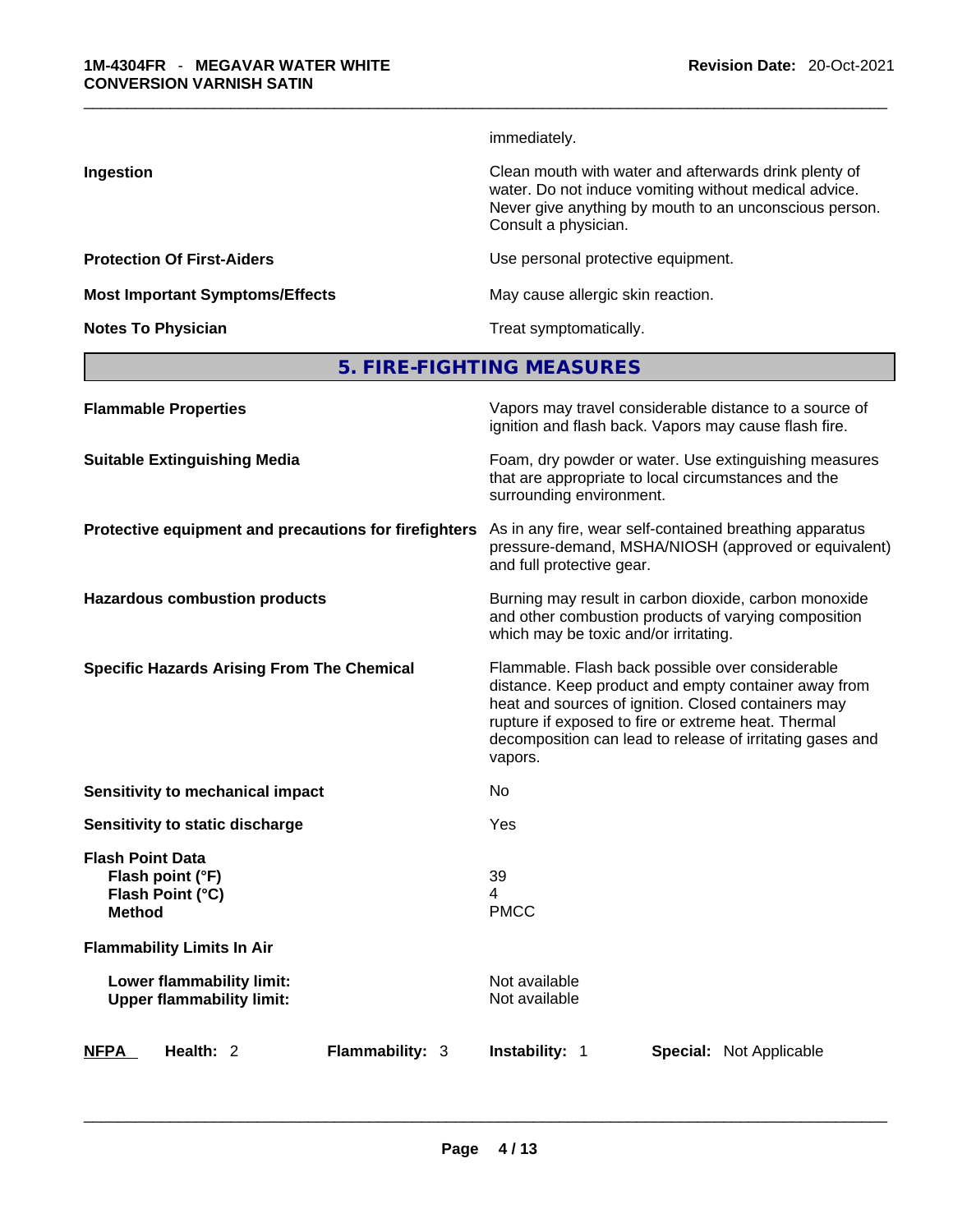#### **NFPA Legend**

- 0 Not Hazardous
- 1 Slightly
- 2 Moderate
- 3 High
- 4 Severe

*The ratings assigned are only suggested ratings, the contractor/employer has ultimate responsibilities for NFPA ratings where this system is used.* 

*Additional information regarding the NFPA rating system is available from the National Fire Protection Agency (NFPA) at www.nfpa.org.* 

# **6. ACCIDENTAL RELEASE MEASURES**

| Remove all sources of ignition. Take precautions to<br>prevent flashback. Ground and bond all containers and<br>handling equipment. Take precautionary measures against<br>static discharges. Ensure adequate ventilation. Avoid<br>contact with skin, eyes and clothing. Use personal<br>protective equipment.  |
|------------------------------------------------------------------------------------------------------------------------------------------------------------------------------------------------------------------------------------------------------------------------------------------------------------------|
| Prevent further leakage or spillage if safe to do so. Do not<br>allow material to contaminate ground water system.<br>Prevent product from entering drains. Do not flush into<br>surface water or sanitary sewer system. Local authorities<br>should be advised if significant spillages cannot be<br>contained. |
| See Section 12 for additional Ecological Information.                                                                                                                                                                                                                                                            |
| Dam up. Soak up with inert absorbent material. Use a<br>non-sparking or explosion proof means to transfer material<br>to a sealed, appropriate container for disposal. Clean<br>contaminated surface thoroughly.                                                                                                 |
|                                                                                                                                                                                                                                                                                                                  |

**7. HANDLING AND STORAGE** 

| <b>Handling</b> | Avoid contact with skin, eyes and clothing. Wear personal<br>protective equipment. Do not breathe vapors or spray mist.<br>Use only in ventilated areas. Prevent vapor build-up by<br>providing adequate ventilation during and after use.                                                                                                                                                                                                           |
|-----------------|------------------------------------------------------------------------------------------------------------------------------------------------------------------------------------------------------------------------------------------------------------------------------------------------------------------------------------------------------------------------------------------------------------------------------------------------------|
|                 | Take precautionary measures against static discharges.<br>To avoid ignition of vapors by static electricity discharge,<br>all metal parts of the equipment must be grounded. Keep<br>away from heat, sparks and flame. Do not smoke.<br>Extinguish all flames and pilot lights, and turn off stoves,<br>heaters, electric motors and other sources of ignition<br>during use and until all vapors are gone. Ignition and/or<br>flash back may occur. |
| <b>Storage</b>  | Keep containers tightly closed in a dry, cool and<br>well-ventilated place. Keep away from heat. Keep away<br>from open flames, hot surfaces and sources of ignition.<br>Keep in properly labeled containers. Keep out of the reach                                                                                                                                                                                                                  |
|                 |                                                                                                                                                                                                                                                                                                                                                                                                                                                      |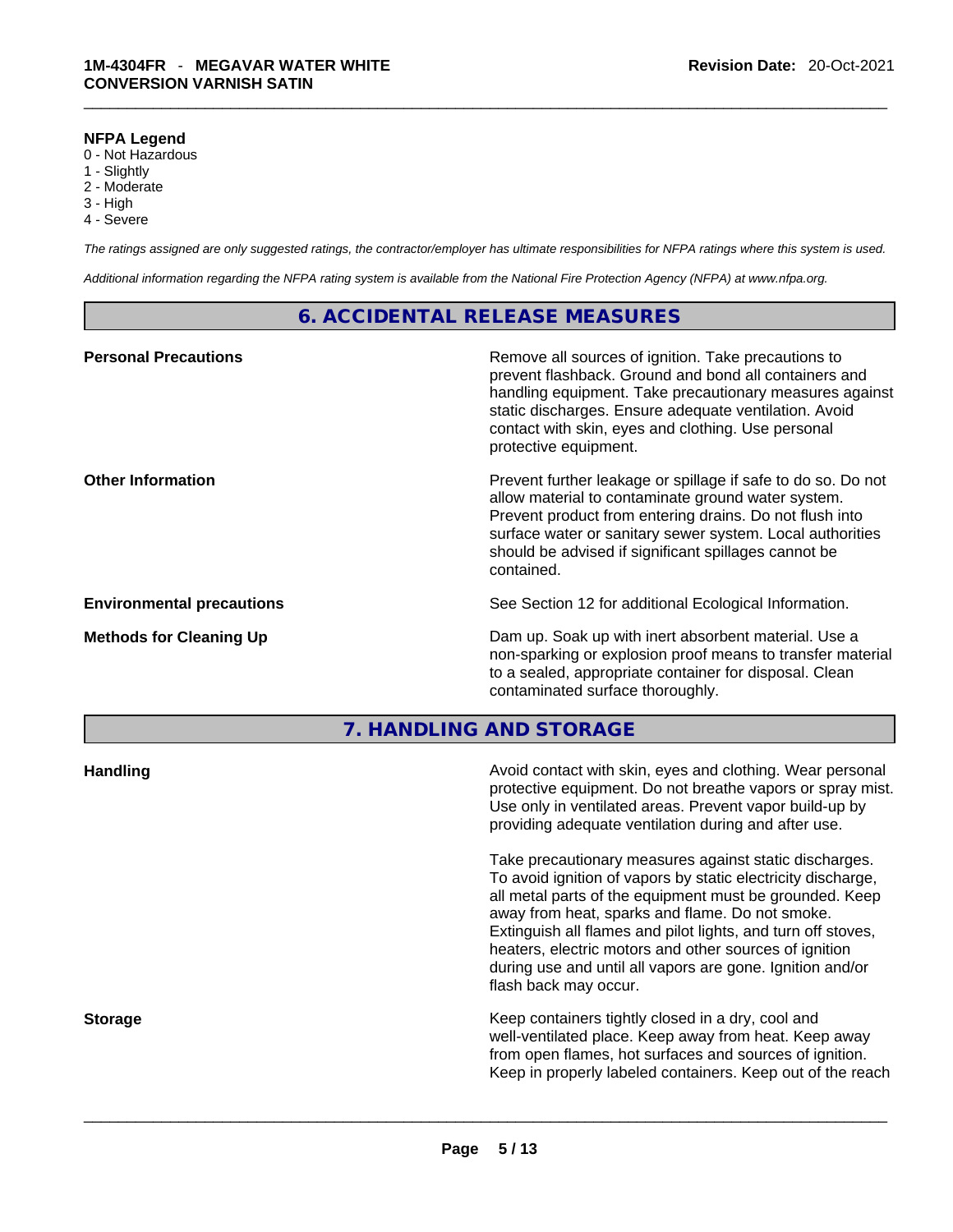of children.

**Incompatible Materials Incompatible with strong acids and bases and strong** oxidizing agents.

# **8. EXPOSURE CONTROLS/PERSONAL PROTECTION**

#### **Exposure Limits**

| <b>Chemical name</b>        | <b>ACGIH TLV</b> | <b>Alberta</b>                | <b>British Columbia</b> | <b>Ontario</b>              | Quebec                         |
|-----------------------------|------------------|-------------------------------|-------------------------|-----------------------------|--------------------------------|
| n-Butyl acetate             | STEL: 150 ppm    | 150 ppm - TWA                 | 20 ppm - TWA            | 150 ppm - TWA               | 150 ppm - TWAEV                |
|                             | TWA: 50 ppm      | 713 mg/m <sup>3</sup> - TWA   |                         | 200 ppm - STEL              | 713 mg/m <sup>3</sup> - TWAEV  |
|                             |                  | 200 ppm - STEL                |                         |                             | 200 ppm - STEV                 |
|                             |                  | 950 mg/m <sup>3</sup> - STEL  |                         |                             | 950 mg/m $3 -$ STEV            |
| Isobutyl alcohol            | TWA: 50 ppm      | 50 ppm - TWA                  | 50 ppm - TWA            | 50 ppm - TWA                | 50 ppm - TWAEV                 |
|                             |                  | 152 mg/m <sup>3</sup> - TWA   |                         |                             | 152 mg/m <sup>3</sup> - TWAEV  |
| Ethanol                     | STEL: 1000 ppm   | 1000 ppm - TWA                | 1000 ppm - STEL         | 1000 ppm - STEL             | 1000 ppm - TWAEV               |
|                             |                  | 1880 mg/m <sup>3</sup> - TWA  |                         |                             | 1880 mg/m <sup>3</sup> - TWAEV |
| Propylene glycol monomethyl | N/E              | N/E                           | 50 ppm - TWA            | 50 ppm - TWA                | N/E                            |
| ether acetate               |                  |                               | 75 ppm - STEL           | 270 mg/m <sup>3</sup> - TWA |                                |
| Acetone                     | STEL: 500 ppm    | 500 ppm - TWA                 | 250 ppm - TWA           | 250 ppm - TWA               | 500 ppm - TWAEV                |
|                             | TWA: 250 ppm     | 1200 mg/m $3$ - TWA           | 500 ppm - STEL          | 500 ppm - STEL              | 1190 mg/m <sup>3</sup> - TWAEV |
|                             |                  | 750 ppm - STEL                |                         |                             | 1000 ppm - STEV                |
|                             |                  | 1800 mg/m <sup>3</sup> - STEL |                         |                             | 2380 mg/m <sup>3</sup> - STEV  |
| Toluene                     | TWA: 20 ppm      | 50 ppm - TWA                  | 20 ppm - TWA            | 20 ppm - TWA                | 50 ppm - TWAEV                 |
|                             |                  | 188 mg/m $3$ - TWA            | Adverse reproductive    |                             | 188 mg/m $3$ - TWAEV           |
|                             |                  | Substance may be              | effect                  |                             | Skin absorption can            |
|                             |                  | readily absorbed              |                         |                             | contribute to overall          |
|                             |                  | through intact skin           |                         |                             | exposure.                      |
| Isopropyl alcohol           | STEL: 400 ppm    | 200 ppm - TWA                 | 200 ppm - TWA           | 200 ppm - TWA               | 400 ppm - TWAEV                |
|                             | TWA: 200 ppm     | 492 mg/m <sup>3</sup> - TWA   | 400 ppm - STEL          | 400 ppm - STEL              | 985 mg/m <sup>3</sup> - TWAEV  |
|                             |                  | 400 ppm - STEL                |                         |                             | 500 ppm - STEV                 |
|                             |                  | 984 mg/m <sup>3</sup> - STEL  |                         |                             | 1230 mg/m <sup>3</sup> - STEV  |
| Octane                      | TWA: 300 ppm     | 300 ppm - TWA                 | 300 ppm - TWA           | 300 ppm - TWA               | 300 ppm - TWAEV                |
|                             |                  | 1400 mg/m $3$ - TWA           |                         |                             | 1400 mg/m <sup>3</sup> - TWAEV |
|                             |                  |                               |                         |                             | 375 ppm - STEV                 |
|                             |                  |                               |                         |                             | 1750 mg/m $3 -$ STEV           |
| Heptane                     | STEL: 500 ppm    | 400 ppm - TWA                 | 400 ppm - TWA           | 400 ppm - TWA               | 400 ppm - TWAEV                |
|                             | TWA: 400 ppm     | 1640 mg/m <sup>3</sup> - TWA  | 500 ppm - STEL          | 500 ppm - STEL              | 1640 mg/m <sup>3</sup> - TWAEV |
|                             |                  | 500 ppm - STEL                |                         |                             | 500 ppm - STEV                 |
|                             |                  | 2050 mg/m $3 -$ STEL          |                         |                             | 2050 mg/m <sup>3</sup> - STEV  |

#### **Legend**

ACGIH - American Conference of Governmental Industrial Hygienists

Alberta - Alberta Occupational Exposure Limits

British Columbia - British Columbia Occupational Exposure Limits

Ontario - Ontario Occupational Exposure Limits Quebec - Quebec Occupational Exposure Limits

N/E - Not established

**Personal Protective Equipment**

**Engineering Measures Ensure 2018** Ensure adequate ventilation, especially in confined areas.

**Eye/Face Protection** Safety glasses with side-shields. If splashes are likely to occur, wear: Tightly fitting safety goggles **Skin Protection Protection Protective gloves and impervious clothing. Respiratory Protection Number 2012** Use only with adequate ventilation. In operations where exposure limits are exceeded, use a NIOSH approved respirator that has been selected by a technically qualified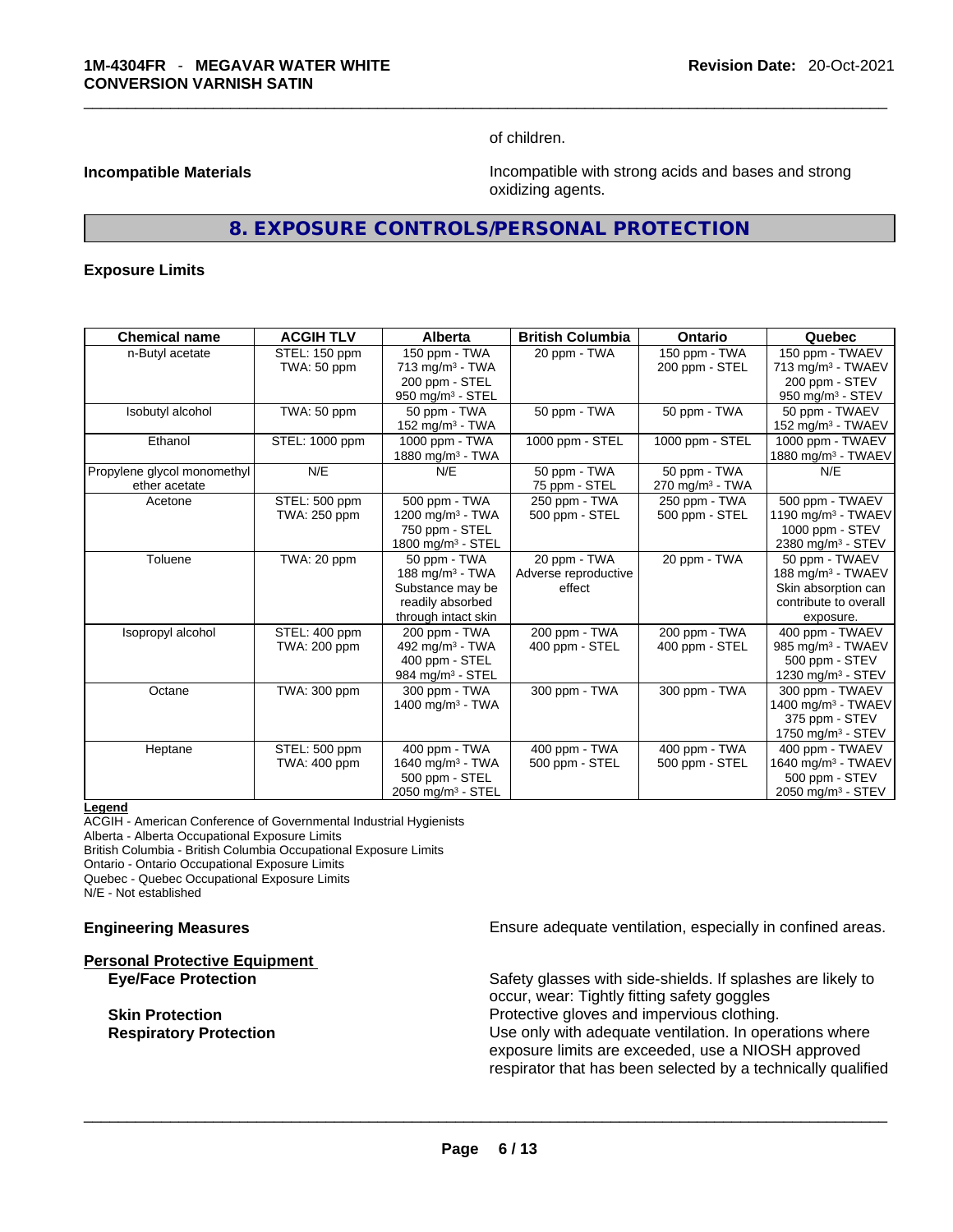person for the specific work conditions. When spraying the product or applying in confined areas, wear a NIOSH approved respirator specified for paint spray or organic vapors.

#### **Hygiene Measures Avoid contact with skin, eyes and clothing. Remove and Avoid contact with skin, eyes and clothing. Remove and Avoid contact with skin, eyes and clothing. Remove and** wash contaminated clothing before re-use. Wash thoroughly after handling.

# **9. PHYSICAL AND CHEMICAL PROPERTIES**

**Appearance** liquid **Odor** solvent **Odor Threshold** No information available **Density (Ibs/gal)** 7.7 - 8.1<br> **Specific Gravity** 6.93 - 0.97 **Specific Gravity pH bH** *pH* **Viscosity (cps) Viscosity (cps) No information available Solubility(ies)** No information available **Water solubility No information available No information available Evaporation Rate Note 2008 No information available Vapor pressure No information available No information available Vapor density**<br> **We Solids**<br>
We Solids
20 - 40 **Wt. % Solids** 30 - 40<br> **Vol. % Solids** 25 - 35 **Vol. % Solids** 25 - 35 **Wt. % Volatiles Vol. % Volatiles** 65 - 75 **VOC Regulatory Limit (g/L)** < 680 **Boiling Point (°F)** 136 **Boiling Point (°C)** 58 **Freezing point (°F)** No information available **Freezing Point (°C)** No information available **Flash point (°F)** 39 **Flash Point (°C)** 4 **Method** PMCC **Flammability (solid, gas)** Not applicable **Upper flammability limit:**<br> **Lower flammability limit:** Not applicable Not applicable **Lower flammability limit:**<br> **Autoignition Temperature (°F)** Not applicable have not available **Autoignition Temperature (°F) Autoignition Temperature (°C)** No information available **Decomposition Temperature (°F)** No information available **Decomposition Temperature (°C)** No information available **Partition coefficient** No information available

# **10. STABILITY AND REACTIVITY**

#### **Reactivity Not Applicable Not Applicable**

**Chemical Stability Stability** Stable under normal conditions. Hazardous polymerisation does not occur. \_\_\_\_\_\_\_\_\_\_\_\_\_\_\_\_\_\_\_\_\_\_\_\_\_\_\_\_\_\_\_\_\_\_\_\_\_\_\_\_\_\_\_\_\_\_\_\_\_\_\_\_\_\_\_\_\_\_\_\_\_\_\_\_\_\_\_\_\_\_\_\_\_\_\_\_\_\_\_\_\_\_\_\_\_\_\_\_\_\_\_\_\_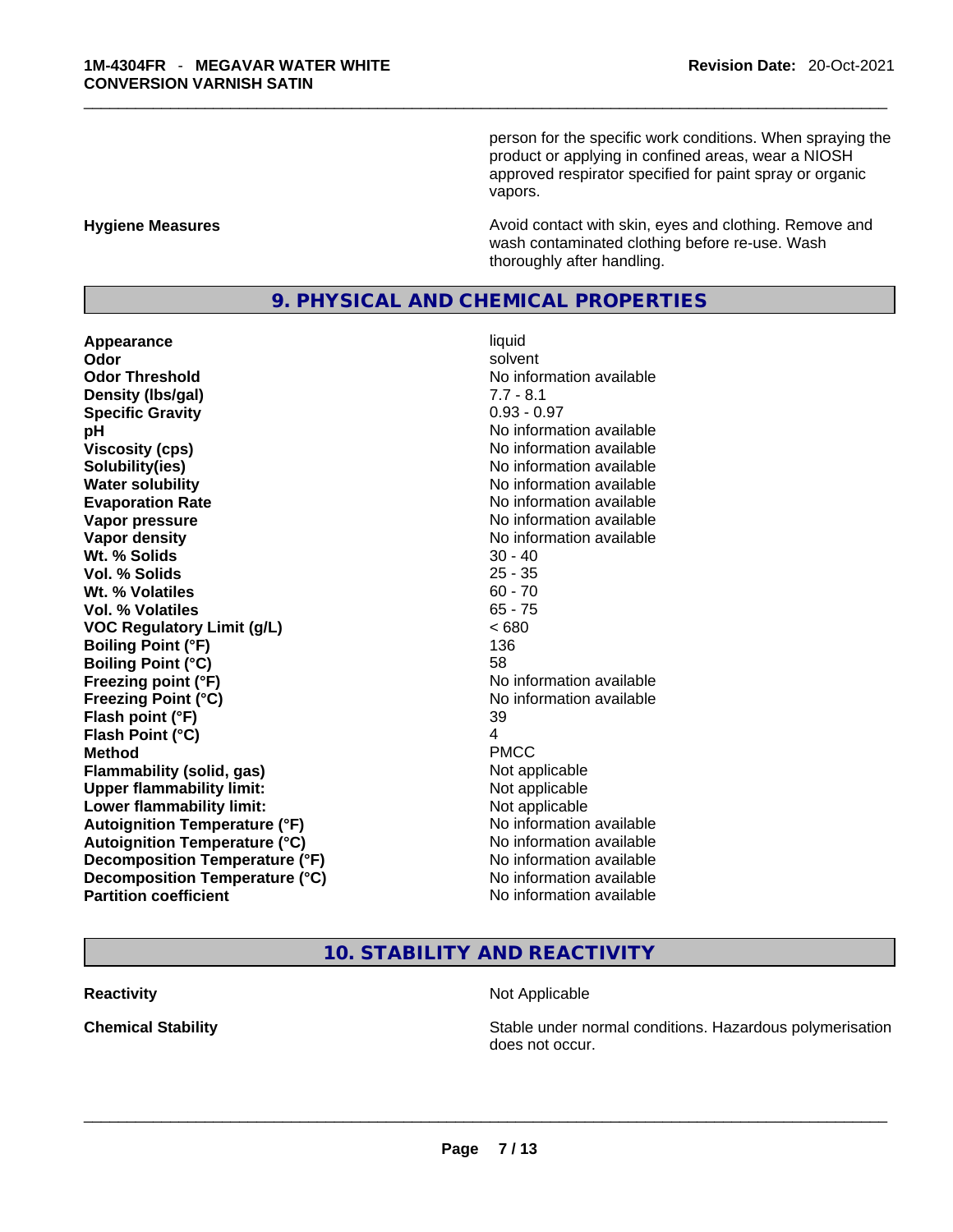| <b>Conditions to avoid</b>                | Keep away from open flames, hot surfaces, static<br>electricity and sources of ignition. Sparks. Elevated<br>temperature. |
|-------------------------------------------|---------------------------------------------------------------------------------------------------------------------------|
| <b>Incompatible Materials</b>             | Incompatible with strong acids and bases and strong<br>oxidizing agents.                                                  |
| <b>Hazardous Decomposition Products</b>   | Thermal decomposition can lead to release of irritating<br>gases and vapors.                                              |
| <b>Possibility of hazardous reactions</b> | None under normal conditions of use.                                                                                      |
|                                           | 11. TOXICOLOGICAL INFORMATION                                                                                             |
| <b>Product Information</b>                |                                                                                                                           |

# **Information on likely routes of exposure**

**Acute Toxicity<br>Product Information** 

**Principal Routes of Exposure Exposure** Eye contact, skin contact and inhalation.

Repeated or prolonged exposure to organic solvents may lead to permanent brain and nervous system damage. Intentional misuse by deliberately concentrating and inhaling vapors may be harmful or fatal.

#### **Symptoms related to the physical,chemical and toxicological characteristics**

| <b>Symptoms</b>                                                                            | No information available                                                                                                                                                                                                                                         |  |  |  |  |
|--------------------------------------------------------------------------------------------|------------------------------------------------------------------------------------------------------------------------------------------------------------------------------------------------------------------------------------------------------------------|--|--|--|--|
| Delayed and immediate effects as well as chronic effects from short and long-term exposure |                                                                                                                                                                                                                                                                  |  |  |  |  |
| Eye contact                                                                                | Severely irritating to eyes. May cause burns. Risk of<br>serious damage to eyes.                                                                                                                                                                                 |  |  |  |  |
| <b>Skin contact</b>                                                                        | May cause skin irritation and/or dermatitis. Prolonged skin<br>contact may defat the skin and produce dermatitis.                                                                                                                                                |  |  |  |  |
| <b>Inhalation</b>                                                                          | Harmful by inhalation. High vapor / aerosol concentrations<br>are irritating to the eyes, nose, throat and lungs and may<br>cause headaches, dizziness, drowsiness,<br>unconsciousness, and other central nervous system<br>effects.                             |  |  |  |  |
| Ingestion                                                                                  | Harmful if swallowed. Ingestion may cause irritation to<br>mucous membranes. Small amounts of this product<br>aspirated into the respiratory system during ingestion or<br>vomiting may cause mild to severe pulmonary injury,<br>possibly progressing to death. |  |  |  |  |
| <b>Sensitization</b>                                                                       | May cause an allergic skin reaction.                                                                                                                                                                                                                             |  |  |  |  |
| <b>Neurological Effects</b>                                                                | No information available.                                                                                                                                                                                                                                        |  |  |  |  |
| <b>Mutagenic Effects</b>                                                                   | No information available.                                                                                                                                                                                                                                        |  |  |  |  |
| <b>Reproductive Effects</b>                                                                | Possible risk of impaired fertility. Possible risk of harm to<br>the unborn child.                                                                                                                                                                               |  |  |  |  |
| <b>Developmental Effects</b>                                                               | No information available.                                                                                                                                                                                                                                        |  |  |  |  |
| <b>Target organ effects</b>                                                                | liver, Respiratory system, Eyes, Skin, Central nervous<br>system, blood, Reproductive System.                                                                                                                                                                    |  |  |  |  |
|                                                                                            |                                                                                                                                                                                                                                                                  |  |  |  |  |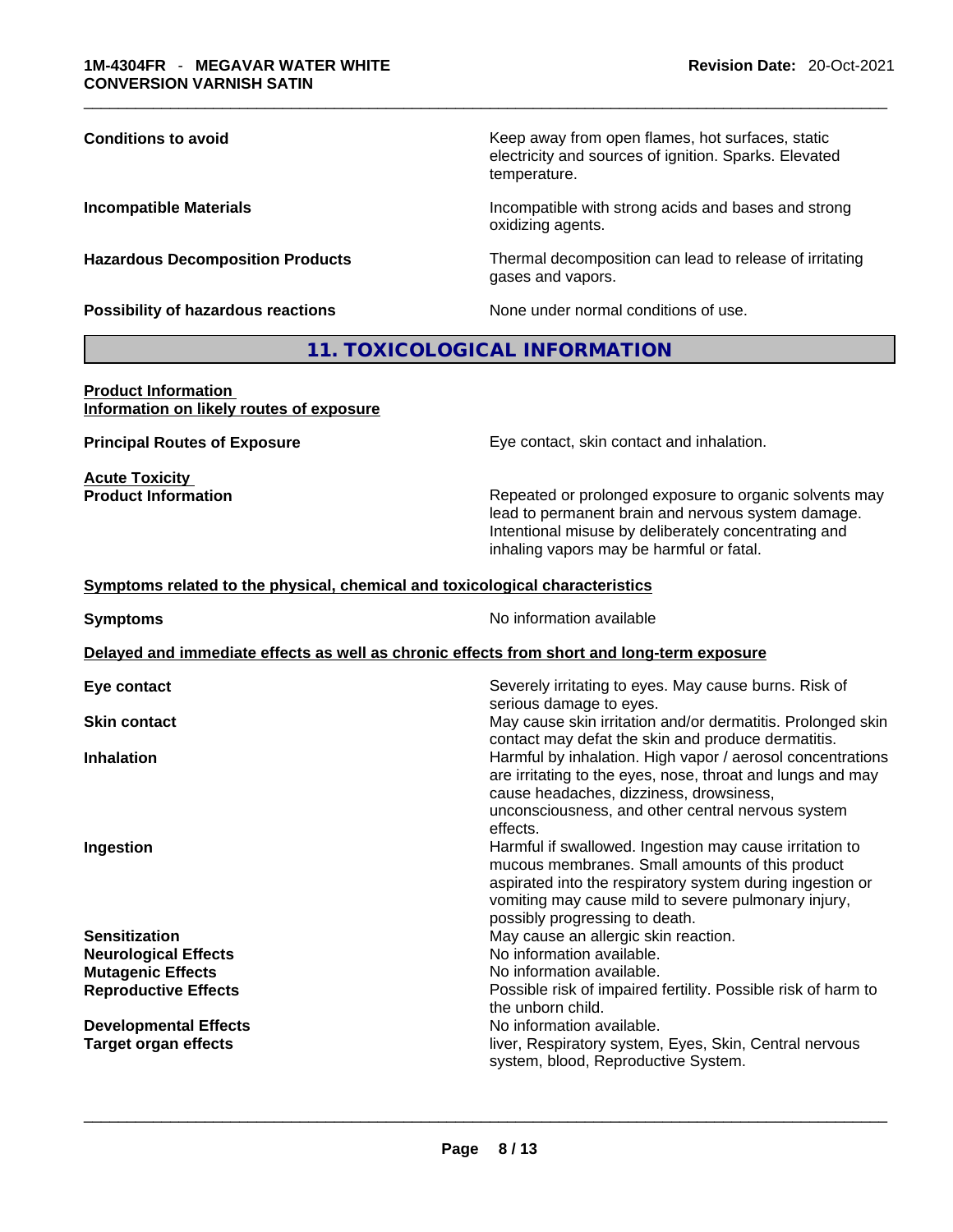| <b>STOT - single exposure</b>   | May cause disorder and damage to the, Respiratory          |
|---------------------------------|------------------------------------------------------------|
|                                 | system, Central nervous system.                            |
| <b>STOT - repeated exposure</b> | Causes damage to organs through prolonged or repeated      |
|                                 | exposure if inhaled, May cause disorder and damage to      |
|                                 | the, liver, kidney, spleen, blood, Central nervous system. |
| Other adverse effects           | No information available.                                  |
| <b>Aspiration Hazard</b>        | May be harmful if swallowed and enters airways. Small      |
|                                 | amounts of this product aspirated into the respiratory     |
|                                 | system during ingestion or vomiting may cause mild to      |
|                                 | severe pulmonary injury, possibly progressing to death.    |

#### **Numerical measures of toxicity**

#### **The following values are calculated based on chapter 3.1 of the GHS document**

| ATEmix (oral)                 | 7682 mg/kg  |
|-------------------------------|-------------|
| ATEmix (dermal)               | 10808 mg/kg |
| ATEmix (inhalation-dust/mist) | 1267.5 mg/L |
| ATEmix (inhalation-vapor)     | 83.7 mg/L   |

#### **Component Information**

| Chemical name                                            | Oral LD50             | Dermal LD50                | Inhalation LC50                                                              |
|----------------------------------------------------------|-----------------------|----------------------------|------------------------------------------------------------------------------|
| n-Butyl acetate<br>123-86-4                              | $= 10768$ mg/kg (Rat) | $> 17600$ mg/kg (Rabbit)   |                                                                              |
| Isobutyl alcohol<br>78-83-1                              | $= 2460$ mg/kg (Rat)  | $= 3400$ mg/kg (Rabbit)    | $> 6.5$ mg/L (Rat) 4 h                                                       |
| Ethanol<br>64-17-5                                       | $= 7060$ mg/kg (Rat)  | $\blacksquare$             | $= 124.7$ mg/L (Rat) 4 h                                                     |
| Propylene glycol monomethyl ether<br>acetate<br>108-65-6 | $= 8532$ mg/kg (Rat)  | > 5 g/kg (Rabbit)          |                                                                              |
| Acetone<br>67-64-1                                       | $= 5800$ mg/kg (Rat)  | > 15700 mg/kg (Rabbit)     | $= 50100$ mg/m <sup>3</sup> (Rat) 8 h                                        |
| VM&P naphtha<br>64742-89-8                               |                       | $=$ 3000 mg/kg (Rabbit)    |                                                                              |
| Toluene<br>108-88-3                                      | $= 2600$ mg/kg (Rat)  | $= 12000$ mg/kg (Rabbit)   |                                                                              |
| Isopropyl alcohol<br>67-63-0                             | $= 1870$ mg/kg (Rat)  | $= 4059$ mg/kg (Rabbit)    | $= 72600$ mg/m <sup>3</sup> (Rat) 4 h                                        |
| Methyl ethyl ketoxime<br>96-29-7                         | $= 930$ mg/kg (Rat)   | 1000 - 1800 mg/kg (Rabbit) | $> 4.83$ mg/L (Rat) 4 h                                                      |
| Octane<br>111-65-9                                       |                       |                            | $>$ 23.36 mg/L (Rat) 4 h = 118<br>$g/m^3$ (Rat) 4 h = 25260 ppm<br>Rat ) 4 h |
| Heptane<br>142-82-5                                      |                       | $=$ 3000 mg/kg (Rabbit)    | $= 103$ g/m <sup>3</sup> (Rat) 4 h                                           |

#### **Chronic Toxicity**

#### **Carcinogenicity**

*Limited evidence of a carcinogenic effect.* 

**12. ECOLOGICAL INFORMATION**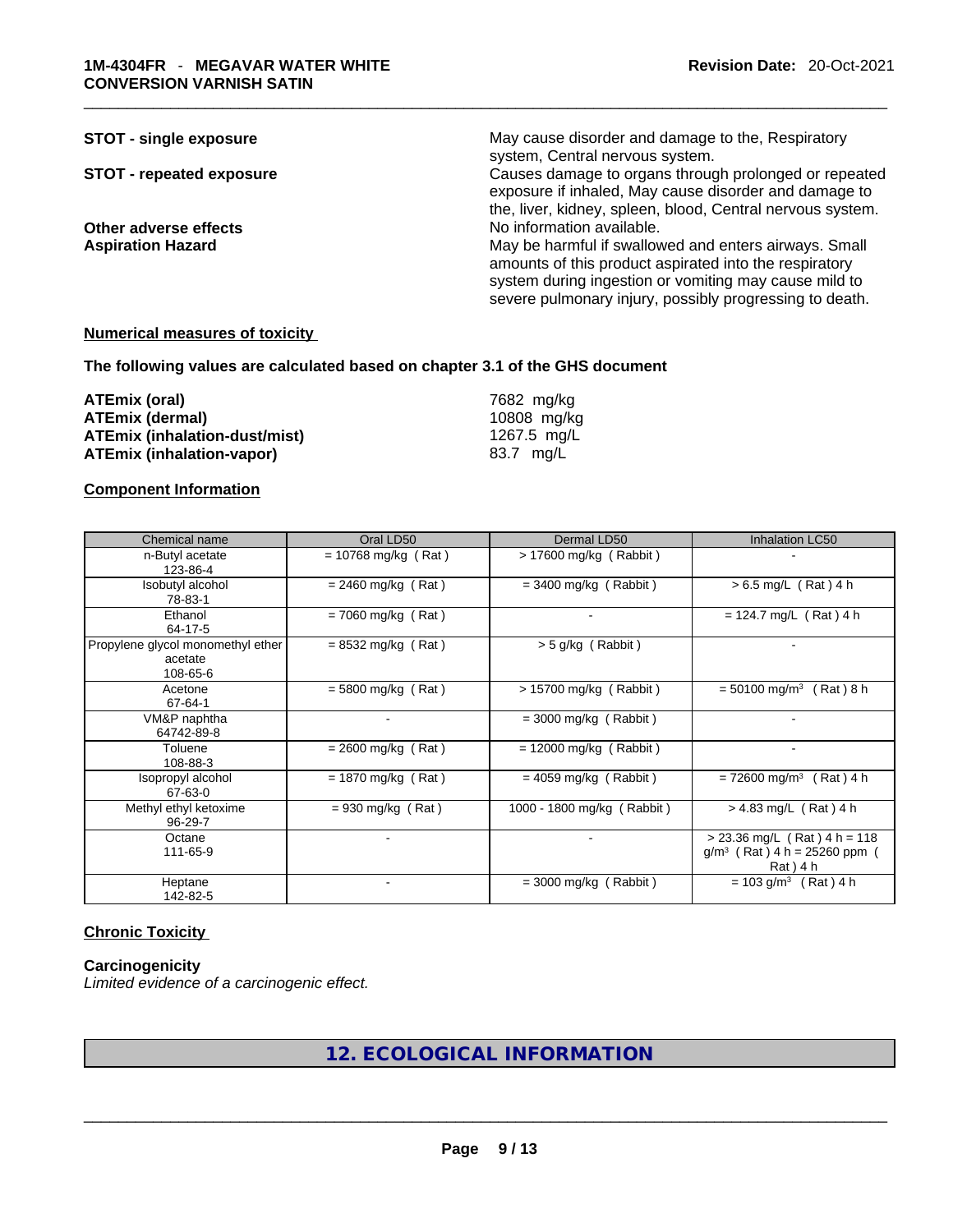#### **Ecotoxicity Effects**

The environmental impact of this product has not been fully investigated.

#### **Product Information**

# **Acute Toxicity to Fish**

No information available

#### **Acute Toxicity to Aquatic Invertebrates**

No information available

#### **Acute Toxicity to Aquatic Plants**

No information available

#### **Persistence / Degradability**

No information available.

#### **Bioaccumulation**

There is no data for this product.

# **Mobility in Environmental Media**

No information available.

#### **Ozone**

No information available

### **Component Information**

#### **Acute Toxicity to Fish**

n-Butyl acetate LC50: 18 mg/L (Fathead Minnow - 96 hr.) Acetone LC50: 8300 (Bluegill - 96 hr.) mg/L Methyl ethyl ketoxime LC50: 48 mg/L (Bluegill sunfish - 96 hr.)

#### **Acute Toxicity to Aquatic Invertebrates**

n-Butyl acetate EC50: 72.8 mg/L (Daphnia magna - 48 hr.) Acetone EC50: 12600 mg/L (Daphnia magna - 48 hr.) Methyl ethyl ketoxime EC50: 750 mg/L (Daphnia magna - 48 hr.)

#### **Acute Toxicity to Aquatic Plants**

n-Butyl acetate \_\_\_\_\_\_\_\_\_\_\_\_\_\_\_\_\_\_\_\_\_\_\_\_\_\_\_\_\_\_\_\_\_\_\_\_\_\_\_\_\_\_\_\_\_\_\_\_\_\_\_\_\_\_\_\_\_\_\_\_\_\_\_\_\_\_\_\_\_\_\_\_\_\_\_\_\_\_\_\_\_\_\_\_\_\_\_\_\_\_\_\_\_ EC50: 674.7 mg/L (Green algae (Scenedesmus subspicatus), 72 hrs.)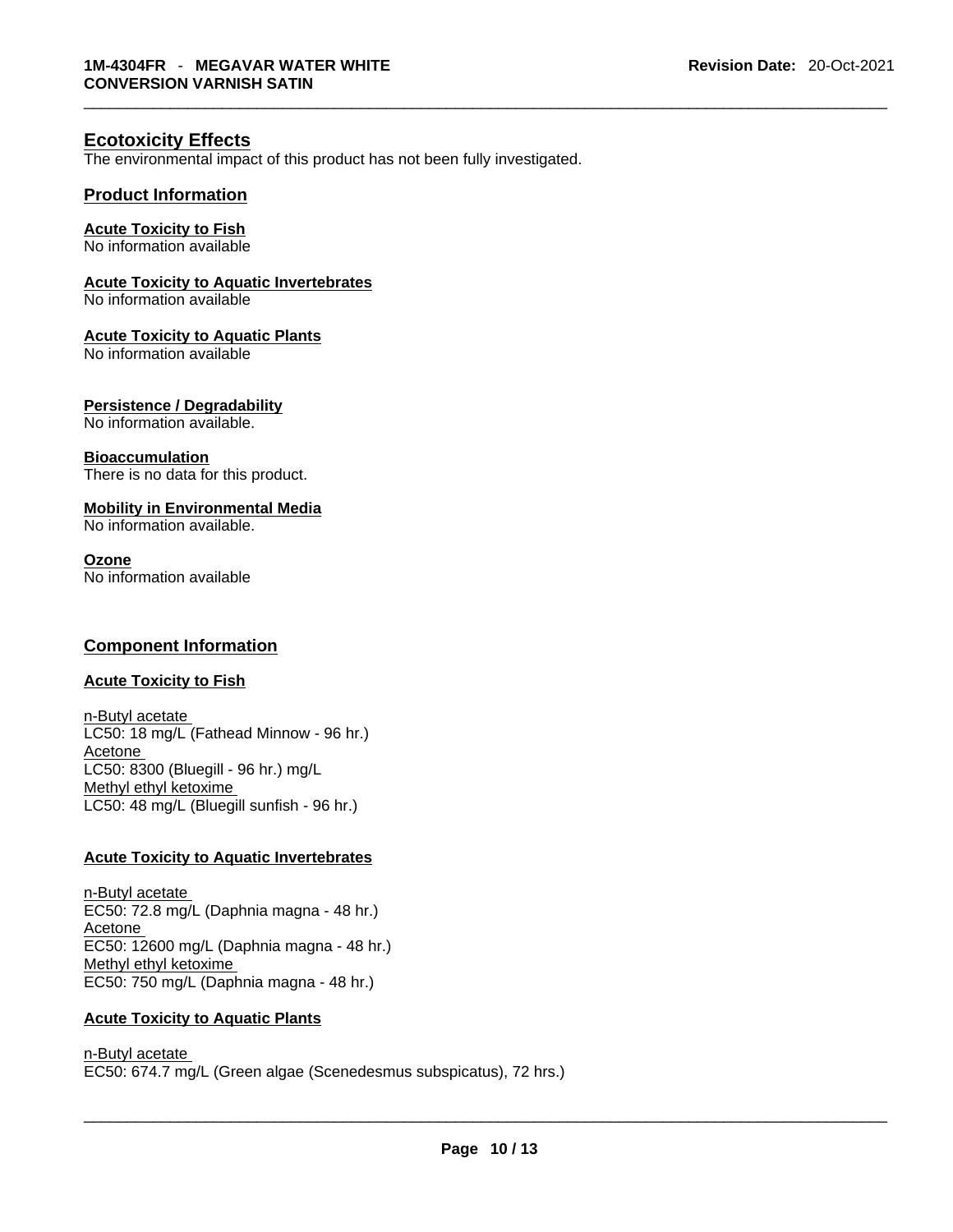# **13. DISPOSAL CONSIDERATIONS**

**Waste Disposal Method** Dispose of in accordance with federal, state, provincial, and local regulations. Local requirements may vary, consult your sanitation department or state-designated environmental protection agency for more disposal options.

**Empty Container Warning <b>Emptied** Containers may retain product residue. Follow label warnings even after container is emptied. Residual vapors may explode on ignition.

#### **14. TRANSPORT INFORMATION**

**TDG** 

**Proper Shipping Name PAINT Hazard class** 3 **UN-No.** UN1263 **Packing Group III Description** UN1263, PAINT, 3, II

**ICAO / IATA ICAO / IATA Contact the preparer for further information.** 

**IMDG / IMO IMO Contact the preparer for further information.** 

# **15. REGULATORY INFORMATION**

# **International Inventories**

| TSCA: United States | Yes - All components are listed or exempt. |
|---------------------|--------------------------------------------|
| DSL: Canada         | Yes - All components are listed or exempt. |

# **National Pollutant Release Inventory (NPRI)**

#### **NPRI Parts 1- 4**

This product contains the following Parts 1-4 NPRI chemicals:

| <b>Chemical name</b> | CAS No.  | Weiaht-% | <b>NPRI Parts 1-4</b> |  |
|----------------------|----------|----------|-----------------------|--|
| Isobutyl alcohol     | 78-83-1  | 13%      | _isted                |  |
| Toluene              | 108-88-3 | 5%       | Listed                |  |
| Isopropyl alcohol    | 67-63-0  | 5%       | _isted                |  |
|                      |          |          |                       |  |

#### **NPRI Part 5**

This product contains the following NPRI Part 5 Chemicals: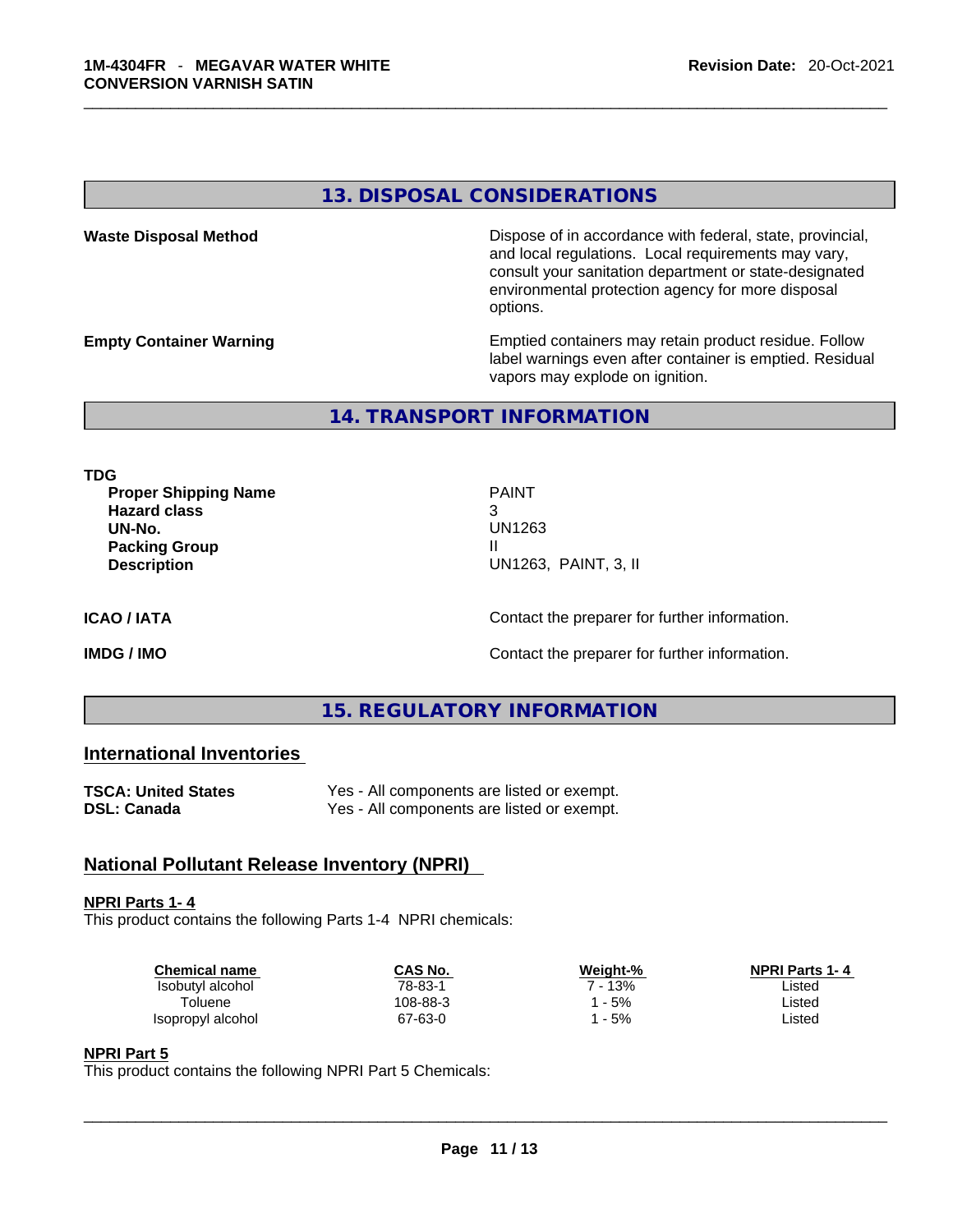| <b>Chemical name</b>              | CAS No.    | Weight-%    | <b>NPRI Part 5</b> |  |
|-----------------------------------|------------|-------------|--------------------|--|
| n-Butyl acetate                   | 123-86-4   | $10 - 30\%$ | Listed             |  |
| Ethanol                           | 64-17-5    | $5 - 10%$   | Listed             |  |
| Propylene glycol monomethyl ether | 108-65-6   | $5 - 10%$   | Listed             |  |
| acetate                           |            |             |                    |  |
| VM&P naphtha                      | 64742-89-8 | 1 - 5%      | Listed             |  |
| Toluene                           | 108-88-3   | $1 - 5%$    | Listed             |  |
| Isopropyl alcohol                 | 67-63-0    | 1 - 5%      | Listed             |  |
|                                   |            |             |                    |  |

#### **WHMIS Regulatory Status**

This product has been classified in accordance with the hazard criteria of the Hazardous Products Regulations (HPR) and the SDS contains all the information required by the HPR.

|                     |               | 16. OTHER INFORMATION                                                      |                      |                                                                                                                                               |
|---------------------|---------------|----------------------------------------------------------------------------|----------------------|-----------------------------------------------------------------------------------------------------------------------------------------------|
| HMIS                | Health: $2^*$ | <b>Flammability: 3</b>                                                     | <b>Reactivity: 1</b> | $PPE: -$                                                                                                                                      |
| <b>HMIS Legend</b>  |               |                                                                            |                      |                                                                                                                                               |
| 0 - Minimal Hazard  |               |                                                                            |                      |                                                                                                                                               |
| 1 - Slight Hazard   |               |                                                                            |                      |                                                                                                                                               |
| 2 - Moderate Hazard |               |                                                                            |                      |                                                                                                                                               |
| 3 - Serious Hazard  |               |                                                                            |                      |                                                                                                                                               |
| 4 - Severe Hazard   |               |                                                                            |                      |                                                                                                                                               |
| * - Chronic Hazard  |               |                                                                            |                      |                                                                                                                                               |
|                     |               | X - Consult your supervisor or S.O.P. for "Special" handling instructions. |                      |                                                                                                                                               |
|                     |               |                                                                            |                      | Note: The PPF rating has intentionally been left blank. Choose appropriate PPF that will protect employees from the hazards the material will |

*Note: The PPE rating has intentionally been left blank. Choose appropriate PPE that will protect employees from the hazards the material will present under the actual normal conditions of use.* 

*Caution: HMISÒ ratings are based on a 0-4 rating scale, with 0 representing minimal hazards or risks, and 4 representing significant hazards or risks. Although HMISÒ ratings are not required on MSDSs under 29 CFR 1910.1200, the preparer, has chosen to provide them. HMISÒ ratings are to be used only in conjunction with a fully implemented HMISÒ program by workers who have received appropriate HMISÒ training. HMISÒ is a registered trade and service mark of the NPCA. HMISÒ materials may be purchased exclusively from J. J. Keller (800) 327-6868.* 

 **WARNING!** If you scrape, sand, or remove old paint, you may release lead dust. LEAD IS TOXIC. EXPOSURE TO LEAD DUST CAN CAUSE SERIOUS ILLNESS, SUCH AS BRAIN DAMAGE, ESPECIALLY IN CHILDREN. PREGNANT WOMEN SHOULD ALSO AVOID EXPOSURE.Wear a NIOSH approved respirator to control lead exposure. Clean up carefully with a HEPA vacuum and a wet mop. Before you start, find out how to protect yourself and your family by logging onto Health Canada at

http://www.hc-sc.gc.ca/ewh-semt/contaminants/lead-plomb/asked\_questions-questions\_posees-eng.php.

| <b>Prepared By</b>                                  | <b>Product Stewardship Department</b><br>Benjamin Moore & Co.<br>101 Paragon Drive<br>Montvale, NJ 07645<br>800-225-5554 |  |
|-----------------------------------------------------|--------------------------------------------------------------------------------------------------------------------------|--|
| <b>Revision Date:</b><br><b>Reason for revision</b> | 20-Oct-2021<br>Not available                                                                                             |  |